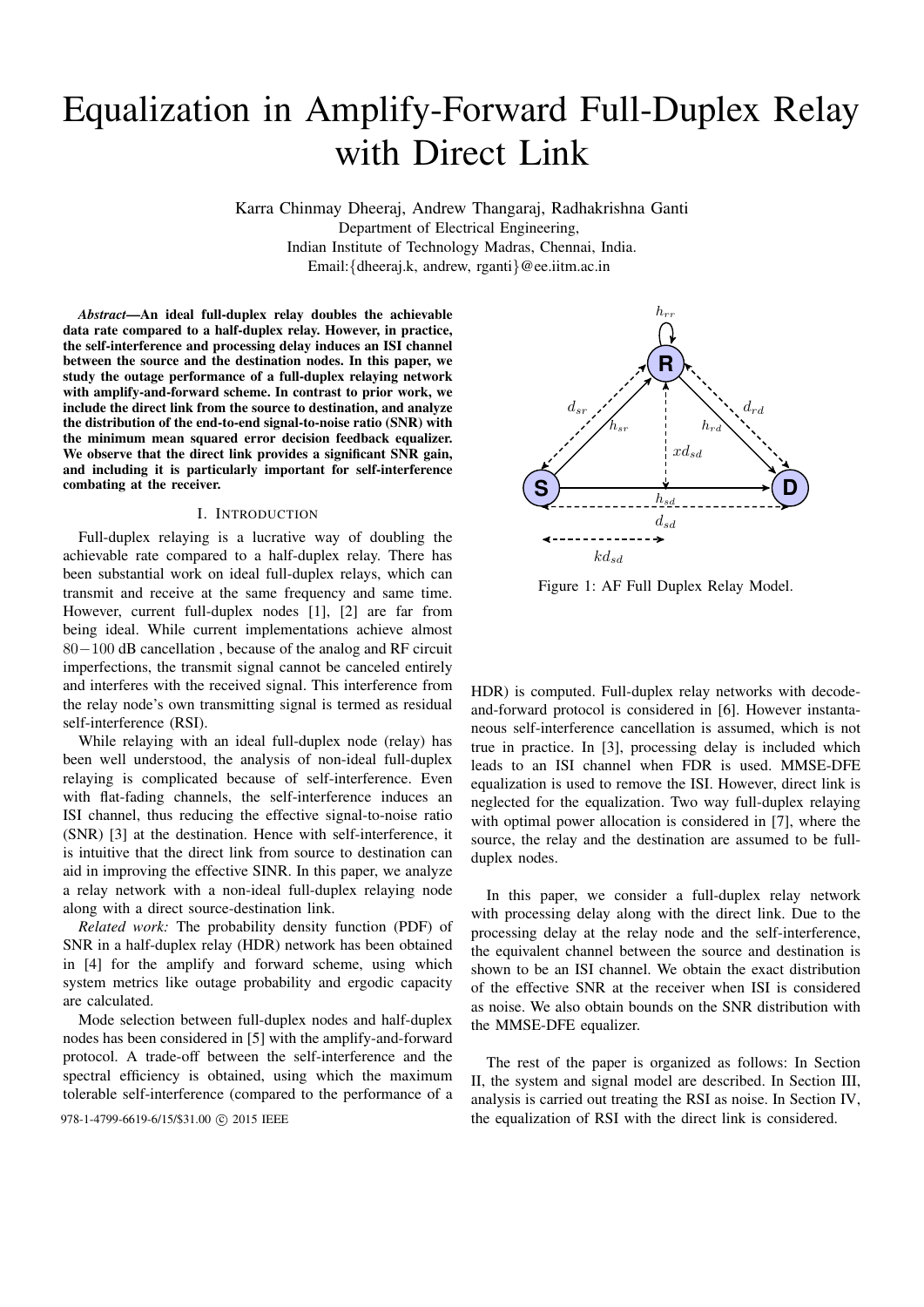## II. SYSTEM AND SIGNAL MODEL

#### *A. System Model and Notation*

We consider a source, a full-duplex relay (FDR) and a destination as in Fig. 1. The destination is at a distance  $d_{sd}$ from the source. The horizontal distance of the relay from the source is taken to be  $kd_{sd}$  where  $0 < k < 1$  and the vertical distance of the relay is taken to be  $xd_{sd}$  where  $x > 0$ . The channels from source to destination  $h_{sd}$ , source to relay  $h_{sr}$ , relay to destination  $h_{rd}$  and the self interference channel from relay to relay  $h_{rr}$  are modeled as complex Gaussian channels with zero mean and variance  $\sigma_{ij}^2$  i.e.  $\sim \mathcal{CN}(0, \sigma_{ij}^2)$  where  $i \in \{s, r\}, \, j \in \{r, d\}, \, i \neq j$ . The variance is modeled as  $\sigma_{ij}^2 = c d_{ij}^{-\alpha}$  where c is constant,  $\alpha$  is the path loss exponent and  $d_{ij}$  is the distance between node i and j,  $i \neq j$ . The variance of the relay self-interference channel  $h_{rr}$  is denoted  $\Omega_r$ .

The symbols are sent in a block, and the channels described above remain constant for the entire block. The relay is assumed to know the gain  $h_{sr}$  and  $h_{rr}$ . Similarly, the destination is assumed to know the channel gains  $h_{sd}$ ,  $h_{rr}$  and  $h_{rd}$ . The noise added at the relay  $n_r[n]$  and at the destination  $n_d[n]$ are complex AWGN with zero mean and variance  $\sigma^2$  i.e.  $\sim \mathcal{CN}(0, \sigma^2)$ . The average transmit power at the source and the relay are  $P_s$  and  $P_r$ , respectively.

The signal-to-noise ratio (SNR) of the link from node  $i$  to j, denoted  $\gamma_{ij}$ , is seen to be  $\gamma_{ij} = P_i |h_{ij}|^2 / \sigma^2$ . Clearly,  $\gamma_{ij}$ are exponentially distributed with mean  $P_i \sigma_{ij}^2/\sigma^2$  for  $i \neq j$ and  $P_r \Omega_{rr}/\sigma^2$  for  $i = j = r$ . The notation  $\tilde{E}[\cdot]$  denotes the expectation.

#### *B. Signal Model*

The received signal at the relay is

$$
y_r[n] = h_{sr} \sqrt{P_s} x_s[n] + h_{rr} \sqrt{P_r} x_r[n] + n_r[n], \quad (1)
$$

where  $x_s[n]$  and  $x_r[n]$  are the transmitted symbols from the source and the relay, respectively, at time  $n$ . To satisfy the power constraint, we require  $E[|x_r[n]|^2] = 1$  and  $E[|x_s[n]|^2] = 1.$ 

We consider the amplify-forward protocol at the relay with the assumption that the processing delay at the relay is one symbol period. So, the transmitted signal from the relay is

$$
x_r[n] = g_f y_r[n-1],\tag{2}
$$

where the relay gain  $g_f$  is chosen such that the average transmitter power at the relay is  $P_r$ . From (1), we see that

$$
E[|y_r[n]|^2] = P_s|h_{sr}|^2 + P_r|h_{rr}|^2 + \sigma^2,
$$
 (3)

where the fact that  $E[|x_s[n]|^2] = E[|x_r[n]|^2] = 1$  is used. Using (3) in (2), the relay gain is computed to be

$$
g_f = \left(\frac{1}{P_s|h_{sr}|^2 + P_r|h_{rr}|^2 + \sigma^2}\right)^{-\frac{1}{2}}.\tag{4}
$$

Substituting  $(2)$  in  $(1)$  and the previously received symbols  $y_r[n-\tau], \tau \geq 1$  recursively, we get that

$$
y_r[n] = \sum_{k=0}^{\infty} (\sqrt{P_s} h_{sr}) (\sqrt{P_r} g_f h_{rr})^k x_s[n-k] + \sum_{k=1}^{\infty} (\sqrt{P_r} g_f h_{rr})^{k-1} n_r[n-k] + n_r[n].
$$
 (5)

The received signal at the destination  $y_d[n] = h_{sd}\sqrt{P_s}x_s[n] +$ The received signal at the destination  $y_d$ <br> $h_{rd}\sqrt{P_r}x_r[n] + n_d[n]$  can be written as

$$
y_d[n] = h_{sd}\sqrt{P_s}x_s[n]
$$
  
+  $\sum_{k=1}^{\infty} (\sqrt{P_r}g_f h_{rd})(\sqrt{P_s}h_{sr})(\sqrt{P_r}g_f h_{rr})^{k-1}x_s[n-k]$   
+  $\sum_{k=1}^{\infty} (\sqrt{P_r}g_f h_{rd})(\sqrt{P_r}h_{sr})(\sqrt{P_r}g_f h_{rr})^{k-1}n_r[n-k]$   
+  $n_d[n],$  (6)

where we have used the expression for  $y_r[n]$  in (5). The different terms in the expression for  $y_d[n]$  are readily interpreted Figure 1 definition in the expression for  $y_{d}[n]$  are readily interpreted<br>as follows. The term  $h_{sd}\sqrt{P_s}x_s[n]$  in the first line is due to the direct link. The term in the second line is the relay selfinterference (RSI) term, which is a filtered version of the signal  $x_s[n]$  because of the amplify-forward protocol. The third line is the filtered version of the noise at the relay.

#### III. TREATING RSI AS NOISE

In this section, we treat the RSI term in  $y_d[n]$  as noise in the processing at the receiver. Under this assumption, the average throughput performance of a half-duplex relay (HDR) and a full-duplex relay (FDR) are compared so as to deduce how well FDR performs even by treating RSI as noise.

Using (1) and (2),  $y_d[n]$  can be written as

$$
y_d[n] = h_{sd}\sqrt{P_s}x_s[n] + g_f h_{rd}\sqrt{P_r}(h_{sr}\sqrt{P_s}x_s[n-1] + h_{rr}\sqrt{P_r}x_r[n-1] + n_r[n-1]) + n_d[n].
$$
 (7)

In (7), treating the RSI term  $h_{rr}\sqrt{P_r}x_r[n-1]$  as noise, the end-to-end SNR at the destination, denoted  $\gamma_f$ , is given by

$$
\gamma_f = \frac{|h_{sd}|^2 P_s + g_f^2 |h_{sr}|^2 |h_{rd}|^2 P_r P_s}{g_f^2 |h_{rd}|^2 P_r (|h_{rr}|^2 P_r + \sigma^2) + \sigma^2}.
$$
\n(8)

Substituting the value of relay gain from (4) and expressing in terms of  $\gamma_{ij}$ ,  $i \in \{s, r\}$  and  $j \in \{r, d\}$ , we get

$$
\gamma_f = \frac{\gamma_{sd}(\gamma_{sr} + \gamma_{rr} + 1) + \gamma_{sr}\gamma_{rd}}{\gamma_{rd}(\gamma_{rr} + 1) + (\gamma_{sr} + \gamma_{rr} + 1)}.
$$
\n(9)

We now compute the CDF of  $\gamma_f$  that will be subsequently used to compute the outage probability and the average throughput.

**Lemma 1.** *The CDF of end-to-end SNR*  $\gamma_f$  *is given by*  $F_{\gamma_f}(\Gamma_T) =$ 

$$
1 - \int_{-1}^{0} \exp\left(\frac{\lambda_{rd}\Gamma_T}{\beta}\right) g_a(\beta) d\beta - \int_{-1}^{\Gamma_T} \frac{\lambda_{rd} g_a(\beta) e^{(-\lambda_{sd}\Gamma_T)}}{\beta \lambda_{sd} + \lambda_{rd}} d\beta
$$
  
+  $\lambda_{rd} \int_{-1}^{0} \frac{e^{\left(\frac{\Gamma_T}{a}(\beta \lambda_{sd} + \lambda_{rd})\right) - \lambda_{sd}\Gamma_T}}{\beta \lambda_{sd} + \lambda_{rd}} g_a(\beta) d\beta,$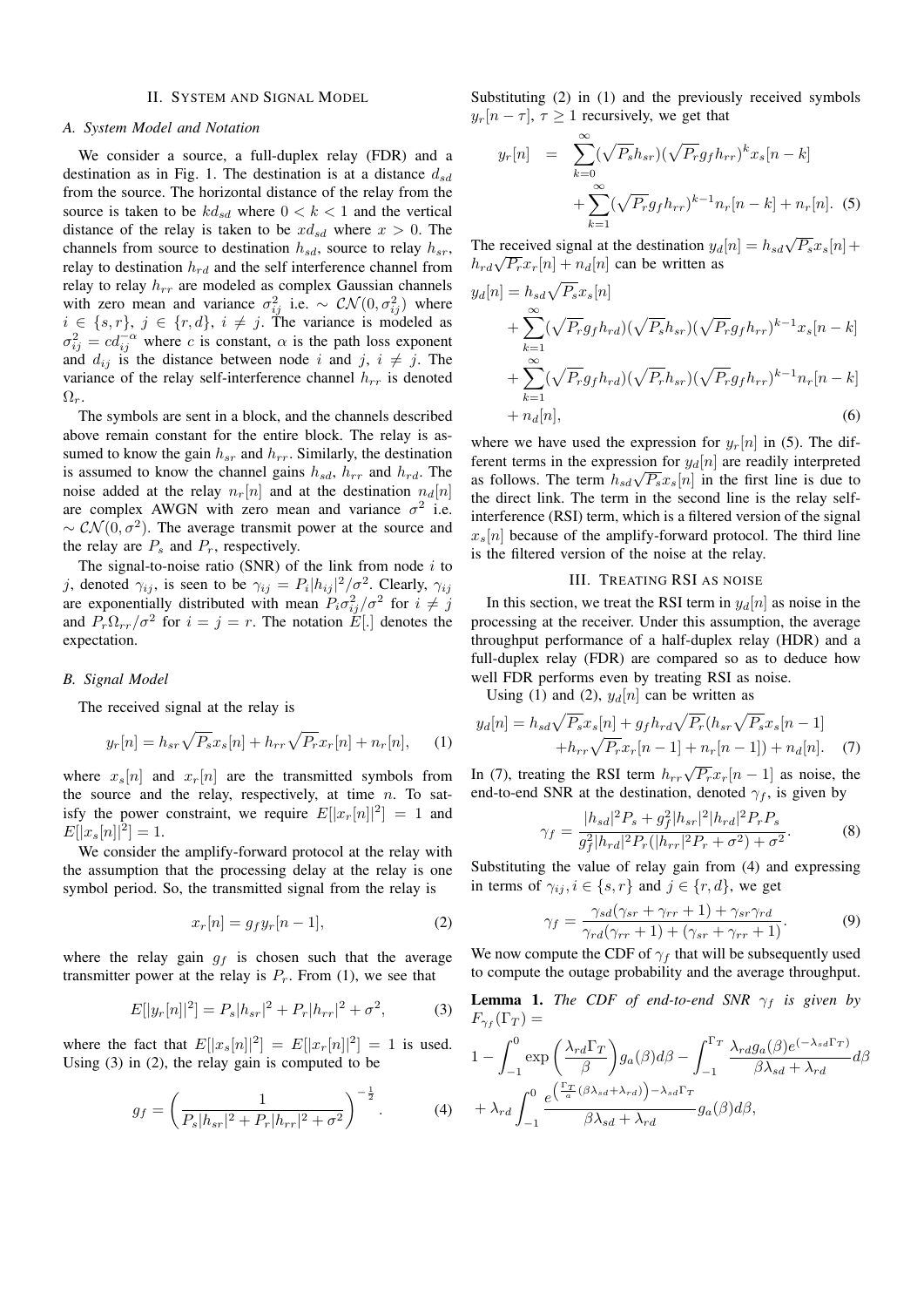*where*

$$
g_a(\beta) = \exp\left(-\frac{\lambda_{sr}(\Gamma_T - \beta)}{\beta + 1}\right) \frac{\lambda_{sr}\lambda_{rr}(\Gamma_T + 1)}{\lambda_{rr}(\beta + 1) + \lambda_{sr}(\Gamma_T - \beta)}
$$

$$
\left[\frac{1}{\lambda_{rr}(\beta + 1) + \lambda_{sr}(\Gamma_T - \beta)} + \frac{1}{\beta + 1}\right], -1 \le \beta \le \Gamma_T
$$
(10)





Figure 2: Comparison for different values of  $\overline{\gamma}_{sd}$  with  $\overline{\gamma}_{rr}$  = 10dB,  $\overline{\gamma}_{rd} = 25$ dB and Rate = 1 bps/Hz.

The outage probability  $P(\gamma \leq \gamma_{th}) = F_{\gamma}(\gamma_{th})$  is plotted as a function of  $\overline{\gamma}_{sr}$  for different values of  $\overline{\gamma}_{sd}$ . We first observe that the results in Lemma 1 match the Monte-Carlo simulation results. We also observe that the outage probability decreases with increasing strength of the source-destination link.

Using the CDF of  $\gamma_f$  obtained from Lemma 1, the average throughput (in nats) is

$$
E[\ln(1+\gamma_f)] = \int_0^\infty \frac{1 - F_{\gamma_f}(t)}{1 + t} dt
$$

and can be computed using standard methods of numerical integration.

For the case of half duplex relay (HDR), the average throughput is computed, once again by numerical integration, as  $\int_0^\infty \frac{1}{2} \log_2(1+\gamma) f_{\gamma_h}(\gamma) d\gamma$ , where the PDF of the end-toend SNR  $\gamma_h$  is [4, eqn. 6]

$$
f_{\gamma_h}(\gamma) = \frac{(2\gamma + 1)K_0(2\Gamma) + (\lambda_1 + \lambda_3)\Gamma K_1(\Gamma)}{\lambda_1 \lambda_3} 2e^{-\frac{\gamma}{\lambda_1} - \frac{\gamma}{\lambda_3}},
$$

where  $K_v(.)$  is the v-th order modified Bessel function of the second kind,  $\lambda_1$  and  $\lambda_3$  are the means of channels S-R and R-D respectively, and  $\Gamma = \sqrt{(\gamma^2 + \gamma)/\lambda_1\lambda_3}$ .

In Fig. 3, we show results from simulation as well as numerical calculation of average throughput versus average SNR  $\overline{\gamma}_{sr}$  for both FDR and HDR.



Figure 3: Comparison for different  $\overline{\gamma}_{sd}$  with  $\overline{\gamma}_{rd} = 10$ dB and  $\overline{\gamma}_{rr} = 5$ dB.

From Fig. 3, we see that the average throughput of FDR increases as the average SNR of  $\gamma_{sr}$  increases. Also, for the case of FDR, the average throughput increases as the average SNR of  $\gamma_{sd}$  increases which indicates that the inclusion of direct link improves the average throughput. This result indicates that the direct link is a significant link in improving the performance of average throughput.

## IV. EQUALIZING THE RSI

In this section, we consider equalization of the RSI term at the destination as opposed to treating it as noise. The destination has the option of either considering or neglecting the direct link term in the equalization. We begin with the case when the direct link is ignored, since this has been considered earlier in the literature [3].

#### *A. No direct link*

The direct link is neglected by setting  $h_{sd} = 0$  in the signal model. Such a signal model was considered in [3], where the final end-to-end SNR was bounded using an unbiased minimum mean squared error decision feedback equalizer (MMSE-DFE) at the final destination. Denoting the above SNR as  $\gamma_{EO}$ , the following bound was established in [3] for a FDR:

$$
\gamma_{EQ} \ge \frac{\gamma_{sr}\gamma_{rd}}{\gamma_{sr} + \gamma_{rd} + 2\gamma_{rr} + 1}.\tag{11}
$$

For a HDR, there is no RSI and the SNR at the destination  $\gamma_h$  is obtained by substituting  $\gamma_{rr} = \gamma_{sd} = 0$  in (9). So, we get

$$
\gamma_h = \frac{\gamma_{sr}\gamma_{rd}}{\gamma_{sr} + \gamma_{rd} + 1}.\tag{12}
$$

The average throughput for the FDR and HDR are comparatively shown in Fig. 4 for a specific set of parameters as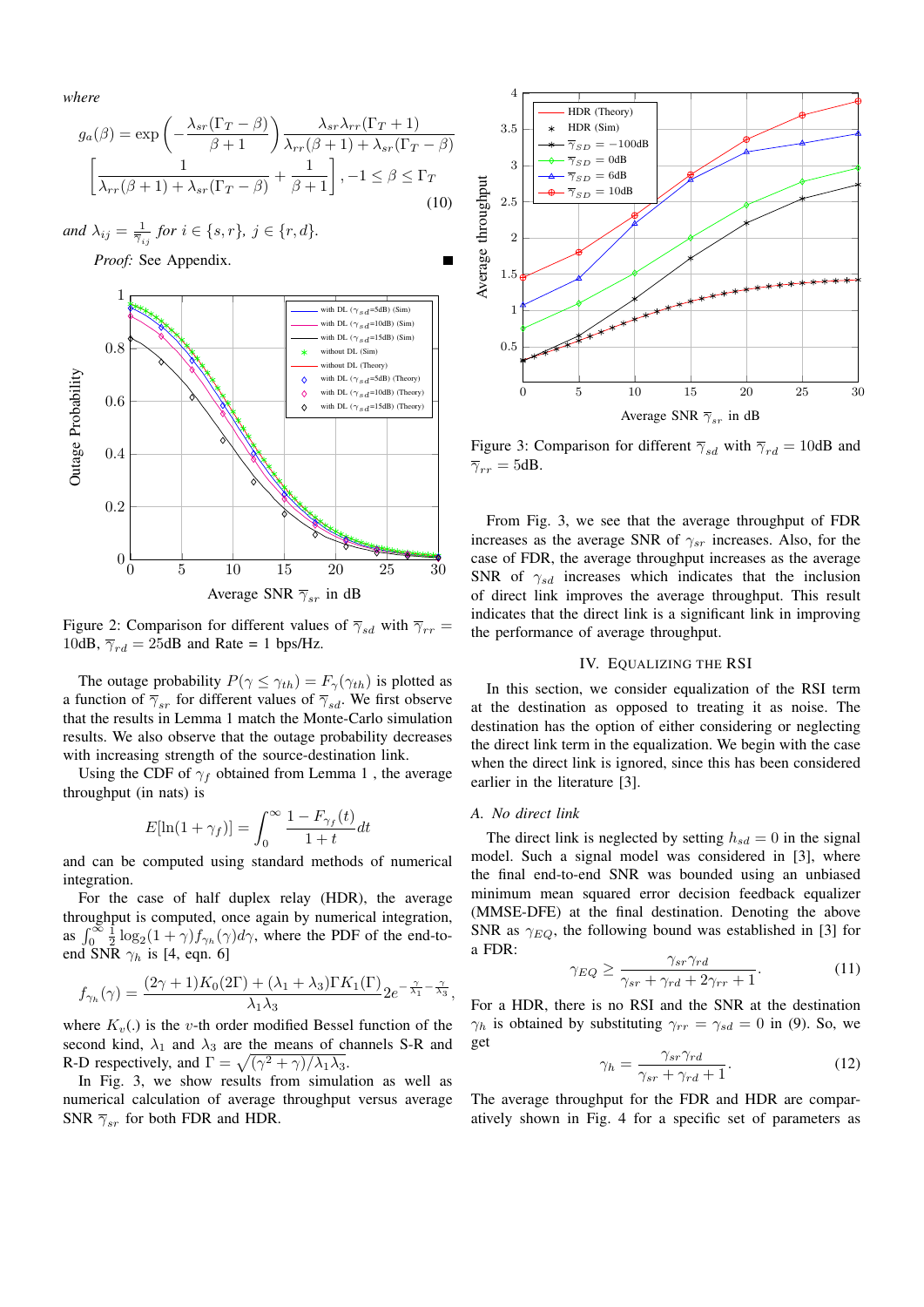functions of the distance of the relay from the source with uniform power allocation  $P_s = P_r = P$ . Also shown for



Figure 4: Average throughput comparison for  $\Omega_r = 1, 10, d =$  $1, P = 20dB, x = \frac{1}{2}, \alpha = 4, c = 1, \sigma^2 = 1.$ 

comparison is the average throughput for the FDR with RSI treated as noise following the method in the previous section. The average throughput is obtained by averaging  $\log(1 + \gamma)$ over numerous channel realizations.

From Fig. 4, we make the following observations. For the FDR with RSI treated as noise, as the relay moves away from the source, the average throughput decreases, which shows that the source-relay channel is critical and the performance of it depends predominantly on the S-R link. Contrary to this, when the RSI is equalized, the average throughput is symmetrical with respect to mid point of source and destination, which shows that the significant effect of RSI is reduced. Apart from this, the average throughput considering the equalized SNR shows an improvement when compared to those of the unequalized cases. Also as  $\Omega_r$  increases, the average throughput decreases for both the equalized and unequalized cases.

### *B. With direct link*

We now consider the case where the direct link is included and the RSI is equalized at the destination. It was shown in [3] that equalizing the RSI at the destination yields better outage probability performance than treating the RSI as noise. But the authors have considered the analysis of outage probability in two cases i.e. without the RSI  $(h_{rr} = 0)$  or without the direct link  $(h_{sd} = 0)$ . The direct link which is another reliable link in sending the symbols from source to destination in the presence of RSI is neglected. In this paper, we consider the case of  $h_{rr} \neq 0$  and  $h_{sd} \neq 0$ , and show that including the direct link for the full duplex relay improves the outage probability performance in the presence of RSI.

From the signal model, the signal and noise power spectral densities, denoted  $S<sub>s</sub>(f)$  and  $S<sub>n</sub>(f)$ , respectively, can be obtained as follows:

$$
S_s(f) = P_s|h_{sd}|^2 + P_s|h_{sr}|^2|H_n(f)|^2
$$
  
+2P\_s\Re\{h\_{sd}h\_{sr}^\*H\_n^\*(f)\},  

$$
S_n(f) = \sigma^2(1+|H_n(f)|^2),
$$

where  $\Re\{\cdot\}$  denotes the real part, and

$$
H_n(f) = \sum_{k=1}^{\infty} g_f \sqrt{P_r} h_{rd} (g_f \sqrt{P_r} h_{rr})^{k-1} \exp(-i2\pi f k).
$$
\n(13)

Using an unbiased minimum mean squared error decision feedback equalizer (MMSE-DFE) [8], the SNR after equalization, denoted  $\gamma_{eq}$  is given by

$$
\gamma_{eq} = \exp\left(\int_{-0.5}^{0.5} \log\left[1 + \frac{S_s(f)}{S_n(f)}\right] df\right) - 1. \tag{14}
$$

Expressing  $h_{pq} = h_{pq} + ih_{pq}$ , where  $h_{pq}$  and  $h_{pq}$  are the real and imaginary parts of the channel  $h_{pq}$  for  $p \in \{s, r\}$  and  $q \in \{r, d\}$  and using the integral in [9, eqn. 4.224.9], we get that

$$
\gamma_{eq} = \frac{Q_1 + \sqrt{Q_1^2 - Q_2^2}}{Q_3 + \sqrt{Q_3^2 - Q_4^2}} - 1,\tag{15}
$$

where

$$
Q_3 = \sigma^2 (g_f^2 P_r |h_{rd}|^2 + 1 + P_r |\theta|^2), Q_4 = 2\sqrt{P_r} |\theta|\sigma^2,
$$
  
\n
$$
Q_1 = Q_3 + P_s |h_{sd}|^2 (1 + P_r |\theta|^2) + g_f^2 P_s P_r |h_{sr}|^2 |h_{rd}|^2
$$
  
\n
$$
- 2P_s P_r g_f^2 (ah_{rrr} - bh_{rrj}),
$$
  
\n
$$
Q_2 = Q_4 - 2P_s \sqrt{P_r} (ag_f + |h_{sd}|^2 |\theta|), \theta = g_f h_{rr},
$$
  
\n
$$
a = h_{sd_r} (h_{sr_r} h_{rd_r} + h_{sr_j} h_{rd_j}) + h_{sd_j} (h_{sr_r} h_{rd_j} + h_{sr_j} h_{rd_r}),
$$
  
\n
$$
b = h_{sd_j} (h_{sr_r} h_{rd_r} + h_{sr_j} h_{rd_j}) - h_{sd_r} (h_{sr_r} h_{rd_j} + h_{sr_j} h_{rd_r}).
$$

Since  $\sqrt{Q_1^2 - Q_2^2} \le Q_1$ ,  $\gamma_{eq}$  can be upper bounded as,

$$
\gamma_{eq} \le \frac{2Q_1}{Q_3 + \sqrt{Q_3^2 - Q_4^2}} - 1. \tag{16}
$$

In the expression for  $Q_1$ , the term  $ah_{rr} - bh_{rrj}$  has expected value equal to 0, and a good, tractable approximation is to set that term equal to zero. Using this approximation, we get

$$
\gamma_{eq} \approx \frac{2(Q_3 + P_s|h_{sd}|^2(1 + P_r|\theta|^2) + g_f^2 P_s P_r|h_{sr}|^2|h_{rd}|^2)}{Q_3 + \sqrt{Q_3^2 + Q_4^2}} - 1.
$$

Substituting the expressions for  $Q_3$ ,  $Q_4$  and using  $\rho = \gamma_{rd} +$  $\gamma_{sr} + 2\gamma_{rr} + 1$ , we get

$$
\gamma_{eq} \approx \frac{2(\rho + \gamma_{sd}(\rho - \gamma_{rd}) + \gamma_{sr}\gamma_{rd})}{\rho + \sqrt{(\rho - 2\gamma_{rr})^2 + 4\gamma_{rr}\gamma_{rd}}} - 1.
$$
  

$$
\leq \frac{\gamma_{rr} + \gamma_{sr}\gamma_{rd} + \gamma_{sd}(\gamma_{sr} + 2\gamma_{rr} + 1)}{\gamma_{rd} + \gamma_{sr} + \gamma_{rr} + 1}, \quad (17)
$$

where in the final bound we ignore the term  $4\gamma_{rr}\gamma_{rd}$  in the denominator.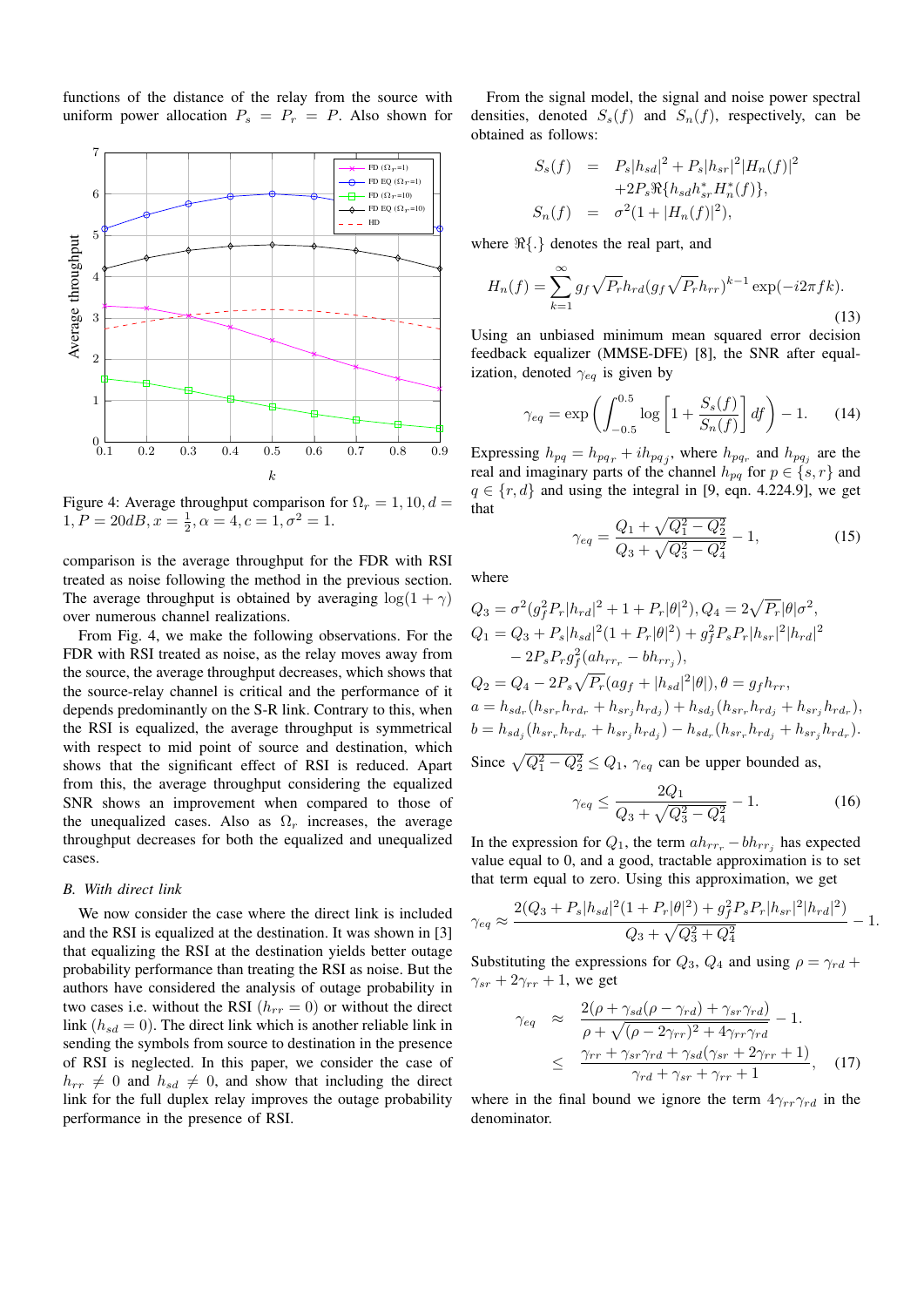Using the above approximation for the equalized SNR, the outage probability is approximately calculated as

$$
P(\gamma_{eq} \leq \gamma_{th}) \approx
$$
  
\n
$$
P\left(\frac{\gamma_{rr} + \gamma_{sr}\gamma_{rd} + \gamma_{sd}(\gamma_{sr} + 2\gamma_{rr} + 1)}{\gamma_{rd} + \gamma_{sr} + \gamma_{rr} + 1} \leq \gamma_{th}\right).
$$
 (18)

A technique for evaluating (18) in an integral form is provided in Appendix B. The approximate outage probability is plotted versus the average SNR  $\overline{\gamma}_{sr}$  in Fig. 5. The threshold  $\gamma_{th}$ 



Figure 5: Outage probability for different  $\gamma_{sd}$  shown in brackets with  $\overline{\gamma}_{rd} = 25$ dB,  $\overline{\gamma}_{rr} = 10$  dB and  $R_{op} = 1$  bps/Hz.

used for the calculation of outage probability is obtained using  $R_{op} = \log_2(1 + \gamma_{th})$  where  $R_{op}$  is the rate of transmission for FDR. From Fig. 5, we observe that the approximation for outage probability in (18) is a lower bound to the exact outage probability obtained by simulating the exact  $\gamma_{eq}$  in (15) with the bound being fairly close for lower  $\gamma_{sd}$ . Further, we observe that including the direct link significantly improves the outage performance by 3 dB at an outage of  $10^{-2}$ .

The average throughput is shown in Fig. 6 for different transmit power P with uniform power allocation  $P_s = P_r =$ P. The average throughput for the cases of equalized SNR with and without direct link are obtained using (17) and (11), respectively. The average throughput for the cases of treating RSI as noise with direct link is obtained using (9). The average throughput for HDR is obtained using (12).

The average throughput of both equalized and unequalized cases for the relay with direct link shows an improvement when compared to those without direct link. The average throughput for the case of equalized RSI with and without direct link outperform the average throughput of HDR for the entire range of transmit power  $P$ , which is not the case for treating RSI as noise. This shows the importance of equalizing the RSI at the destination in practical FDR systems. Finally, the curves for FDR with direct link and RSI equalized are



Figure 6: Average throughput comparison: dashed:  $\Omega_r = 1$ , solid:  $\Omega_r = 10$ . Parameters:  $d_{sd} = 1, x = \frac{1}{2}, k = \frac{1}{2}, \alpha = \frac{1}{2}$  $4, c = 1, \sigma^2 = 1.$ 

almost overlapping for both  $\Omega_r = 1$  dB and  $\Omega_r = 10$  dB, which effectively neutralizes the RSI.

# V. CONCLUSION

In this paper, we studied a practical full-duplex AF relaying scheme by including both the self-interference and the direct link. The gains from equalizing the resulting ISI at the destination node were characterized by analyzing the distribution of the end-to-end SNR. Substantial gains were seen over comparable half-duplex relaying schemes. This shows that residual self-interference can effectively be compensated by suitable receiver processing at the destination helping to make deployment of full-duplex relays practical.

#### **REFERENCES**

- [1] M. Duarte, C. Dick, and A. Sabharwal, "Experiment-driven characterization of full-duplex wireless systems," *Wireless Communications, IEEE Transactions on*, vol. 11, no. 12, pp. 4296–4307, December 2012.
- [2] D. Bharadia, E. McMilin, and S. Katti, "Full duplex radios," in *Proceed*ings of the ACM SIGCOMM 2013 conference on SIGCOMM. 2013, pp. 375–386.
- [3] T. M. Kim and A. Paulraj, "Outage probability of amplify-and-forward cooperation with full duplex relay," in *Wireless Communications and Networking Conference (WCNC), 2012 IEEE*, 2012, pp. 75–79.
- [4] S. Soliman and N. Beaulieu, "Exact analytical solution for dual-hop and opportunistic dual-hop af relaying systems," in *Vehicular Technology Conference (VTC Fall), 2012 IEEE*, Sept 2012, pp. 1–5.
- [5] T. Riihonen, S. Werner, and R. Wichman, "Comparison of full-duplex and half-duplex modes with a fixed amplify-and-forward relay," in *Wireless Communications and Networking Conference, 2009. WCNC 2009. IEEE*, April 2009, pp. 1–5.
- [6] B. Yu, L. Yang, X. Cheng, and R. Cao, "Relay location optimization for full-duplex decode-and-forward relaying," in *Military Communications Conference, MILCOM 2013 - 2013 IEEE*, Nov 2013, pp. 13–18.
- [7] X. Cheng, B. Yu, X. Cheng, and L. Yang, "Two-way full-duplex amplify-and-forward relaying," in *Military Communications Conference, MILCOM 2013 - 2013 IEEE*, Nov 2013, pp. 1–6.